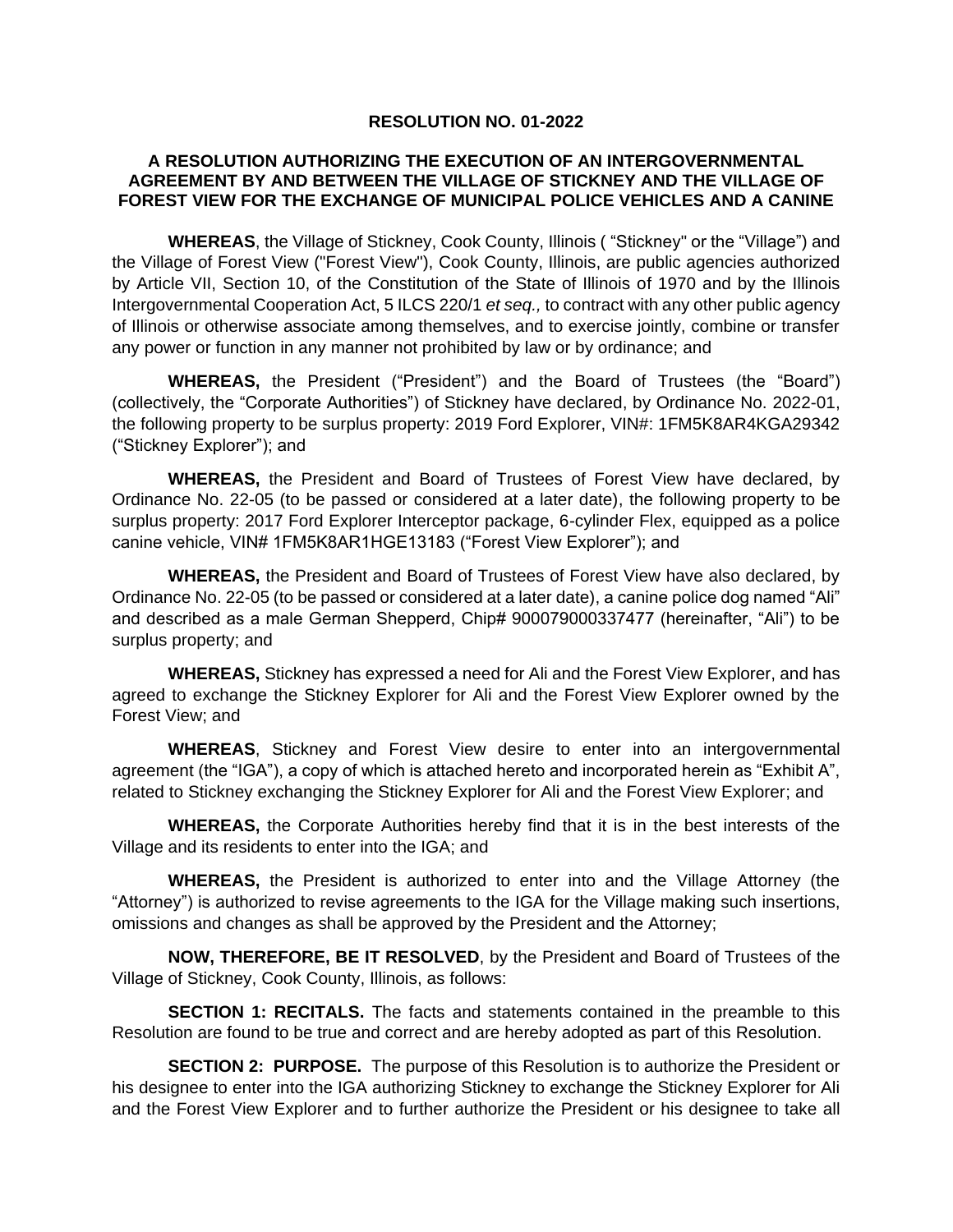steps necessary to carry out the terms and intent of this Resolution and to ratify any steps taken to effectuate those goals.

**SECTION 3: AUTHORIZATION**. The Board hereby authorizes and directs the President or his designee to authorize, enter into and approve the IGA in accordance with its terms, or any modifications thereof, and to ratify any and all previous action taken to effectuate the intent of this Resolution. The Board further authorizes and directs the President or his designee to execute the IGA with such insertions, omissions and changes as shall be approved by the President and the Attorney. The Village Clerk is hereby authorized and directed to attest to and countersign the IGA and any other documentation as may be necessary to carry out and effectuate the purpose of this Resolution. The Village Clerk is also authorized and directed to affix the Seal of the Village to such documentation as is deemed necessary. The officers, agents and/or employees of the Village shall take all action necessary or reasonably required by the Village to carry out, give effect to and consummate the purpose of this Resolution and shall take all action necessary in conformity therewith.

**SECTION 4: HEADINGS.** The headings of the articles, sections, paragraphs and subparagraphs of this Resolution are inserted solely for the convenience of reference and form no substantive part of this Resolution nor should they be used in any interpretation or construction of any substantive provision of this Resolution.

**SECTION 5: SEVERABILITY.** The provisions of this Resolution are hereby declared to be severable and should any provision of this Resolution be determined to be in conflict with any law, statute or regulation by a court of competent jurisdiction, said provision shall be excluded and deemed inoperative, unenforceable and as though not provided for herein and all other provisions shall remain unaffected, unimpaired, valid and in full force and effect.

**SECTION 6: SUPERSEDER.** All code provisions, ordinances, resolutions, rules and orders, or parts thereof, in conflict herewith are, to the extent of such conflict, hereby superseded.

**SECTION 7: PUBLICATION.** A full, true and complete copy of this Resolution shall be published in pamphlet form or in a newspaper published and of general circulation within the Village as provided by the Illinois Municipal Code, as amended.

**SECTION 8: EFFECTIVE DATE.** This Resolution shall be effective and in full force immediately upon passage and approval as provided by law.

## [THE REMAINDER OF THIS PAGE INTENTIONALLY LEFT BLANK]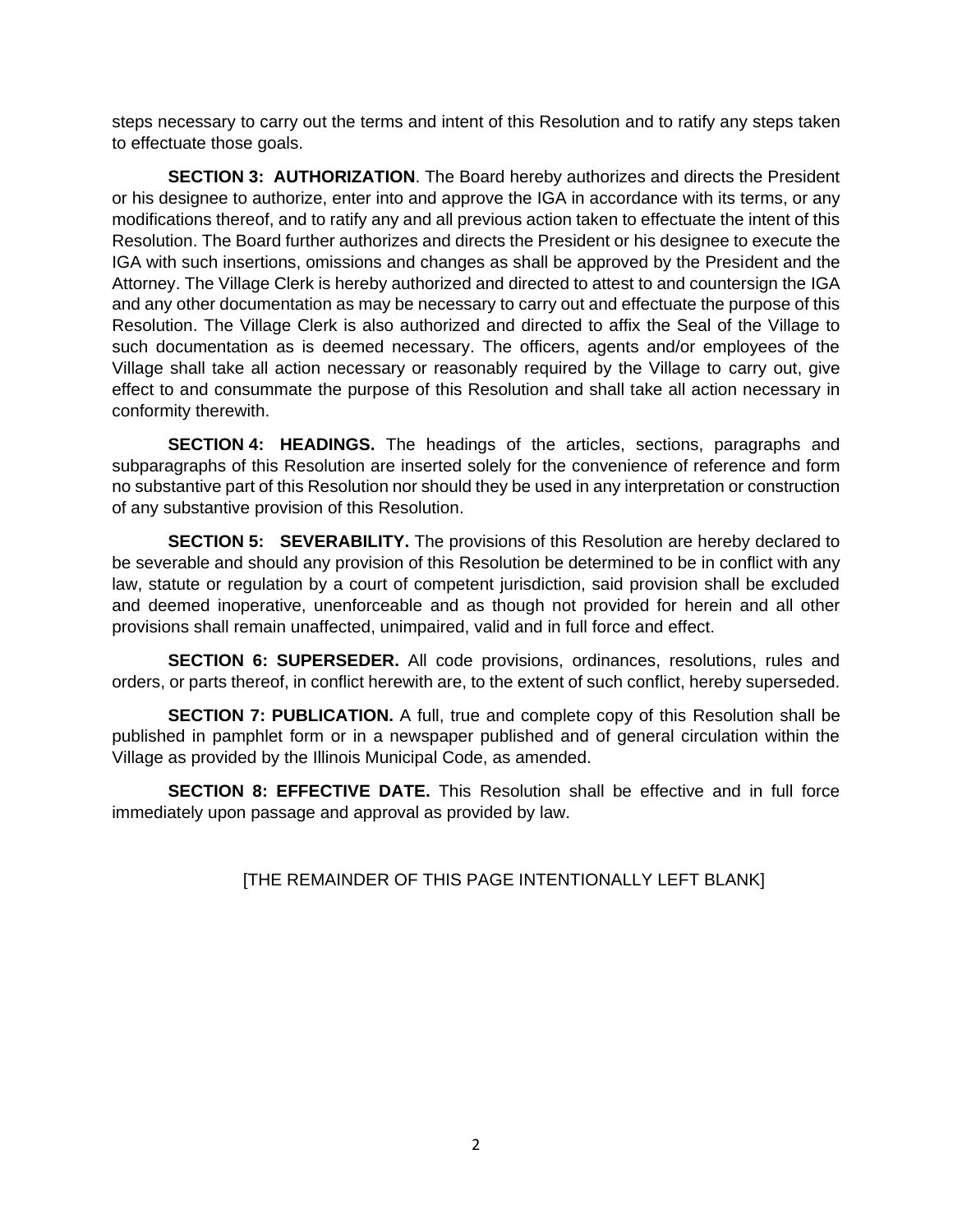PASSED this 14<sup>th</sup> day of January, 2022.

AYES: Trustee White, Savopoulos, Milenkovic, Torres, Kapolnek and Hrejsa

NAYS: None

ABSENT: None

ABSTENTION: None

APPROVED by me this  $14<sup>th</sup>$  day of January, 2022.

\_\_\_\_\_\_\_\_\_\_\_\_\_\_\_\_\_\_\_\_\_\_\_\_\_\_\_\_\_\_\_\_\_\_\_\_\_\_\_\_

Jeff Walik, President

ATTESTED AND FILED in my office this 20<sup>th</sup> day of January, 2022.

\_\_\_\_\_\_\_\_\_\_\_\_\_\_\_\_\_\_\_\_\_\_\_\_\_\_\_\_\_\_\_\_\_

Audrey McAdams, Village Clerk